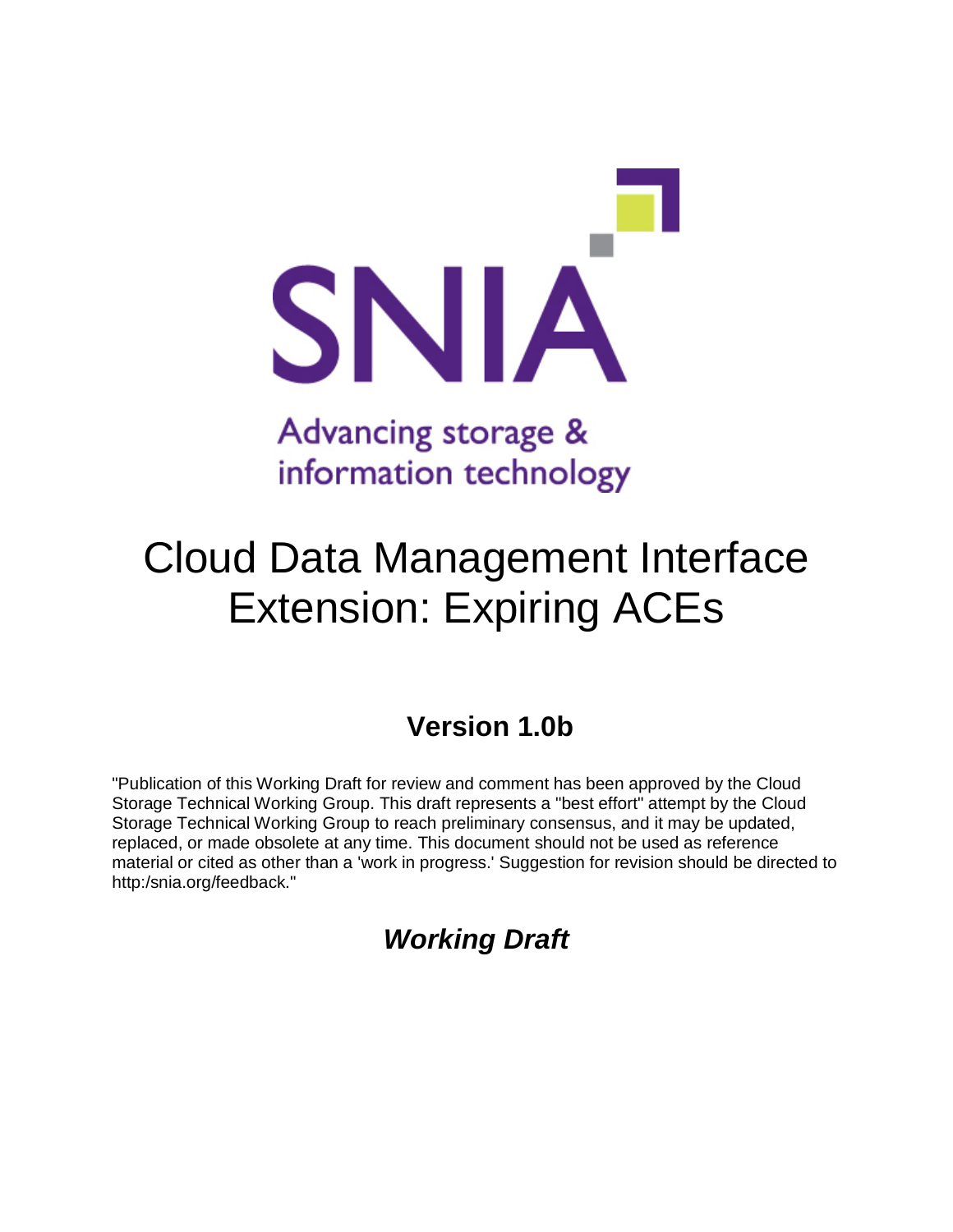#### **Revision History**

| Date    | <b>Version</b>   | Bv                                                                | <b>Comments</b>           |
|---------|------------------|-------------------------------------------------------------------|---------------------------|
| 1/22/12 | 1.0a             | John Eastman,<br>Mezeo Software<br>James Perry, Mezeo<br>Software | Initial Creation          |
| 1/23/12 | 1.0 <sub>b</sub> | Marie McMinn                                                      | Performed technical edit. |

The SNIA hereby grants permission for individuals to use this document for personal use only, and for corporations and other business entities to use this document for internal use only (including internal copying, distribution, and display) provided that:

- Any text, diagram, chart, table, or definition reproduced shall be reproduced in its entirety with no alteration, and,
- Any document, printed or electronic, in which material from this document (or any portion hereof) is reproduced shall acknowledge the SNIA copyright on that material, and shall credit the SNIA for granting permission for its reuse.

Other than as explicitly provided above, you may not make any commercial use of this document, sell any excerpt or this entire document, or distribute this document to third parties. All rights not explicitly granted are expressly reserved to SNIA.

Permission to use this document for purposes other than those enumerated above may be requested by e-mailing tcmd@snia.org. Please include the identity of the requesting individual and/or company and a brief description of the purpose, nature, and scope of the requested use.

Copyright © 2012 Storage Networking Industry Association.